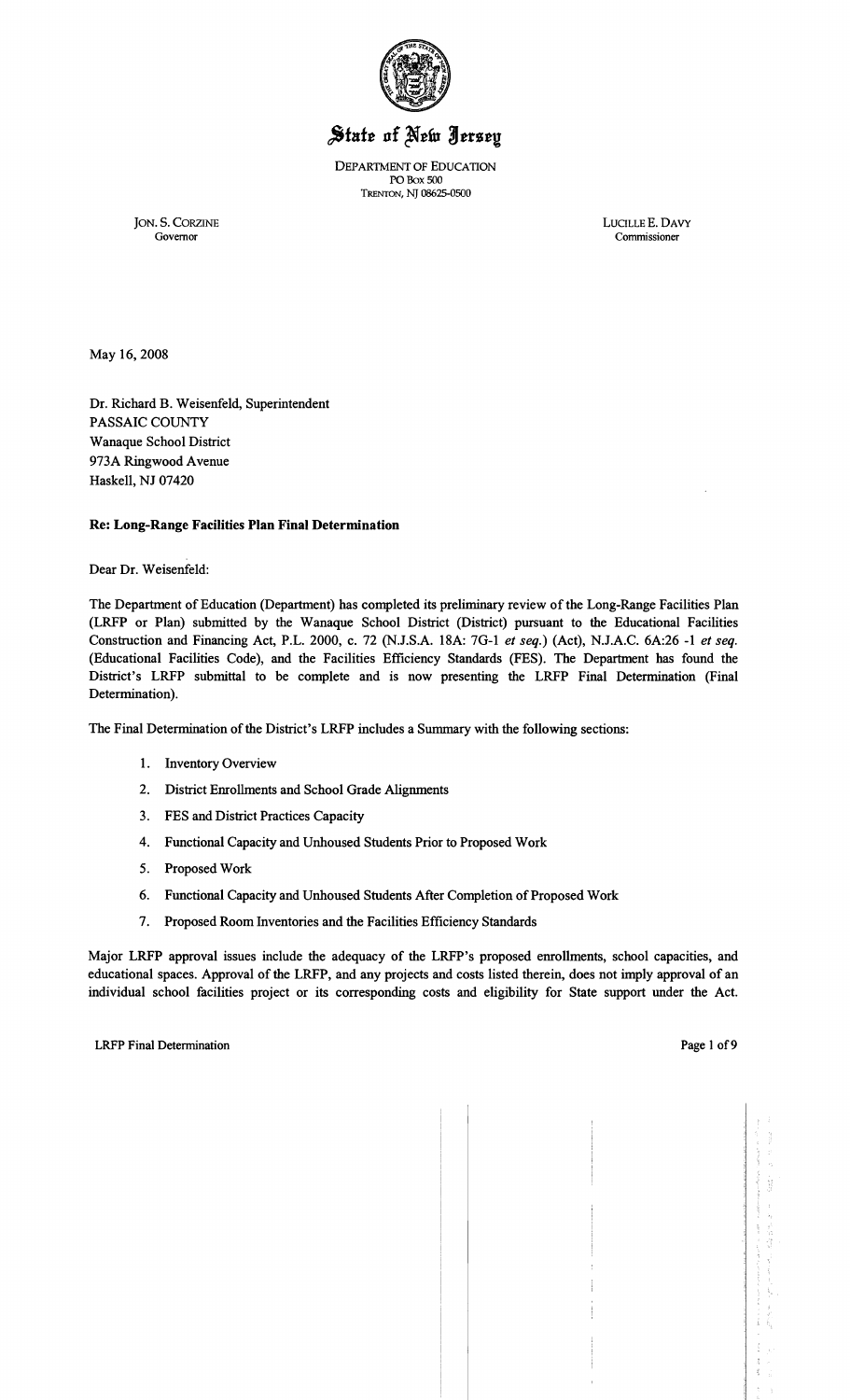Similarly, approval of the LRFP does not imply approval of portions of the Plan that are inconsistent with the Department's FES and proposed building demolition or replacement. Determination of preliminary eligible costs and final eligible costs will be made at the time of the approval of a particular school facilities project pursuant to N.J.S.A. 18A:7G-5. The District must submit a feasibility study as part of the school facilities project approval process, pursuant to N.J.S.A. 18A:7G-7b, to support proposed building demolition or replacement. The feasibility study should demonstrate that a building might pose a risk to the safety of the occupants after rehabilitation or that rehabilitation is not cost-effective.

Following the approval of the LRFP, the District may submit an amendment to the approved LRFP for Department review. Unless and until an amendment to the LRFP is submitted to and approved by the Commissioner of the Department pursuant to NJ.S.A. 18A:7G-4(c), the approved LRFP shall remain in effect. The District may proceed with the implementation of school facilities projects that are consistent with the approved LRFP whether or not the school facilities project contains square footage that may be ineligible for State support.

We trust that this document will adequately explain the Final Determination and allow the District to move forward with the initiation of projects within its LRFP. Please contact Frank LoDolce, Regional Director at the Office of School Facilities at (609) 292-7078 with any questions or concerns that you may have.

Sincerely,

In will Essay

Lucille E. Davy Commissioner

Enclosure

c: Willa Spicer, Deputy Commissioner John Hart, Chief of Staff Rochelle Hendricks, Assistant Commissioner, Division of District and School Improvement William King, Assistant Commissioner, Division of Field Services Kathryn Forsyth, Director of Public Information Robert Gilmartin, Passaic County, Interim Superintendent of Schools Bernard E. Piaia, Director, School Facilities, Office of the Chief of Staff Frank LoDolce, Regional Director, School Facilities, Office of the Chief of Staff James Pao, County Manager, School Facilities, Office of the Chief of Staff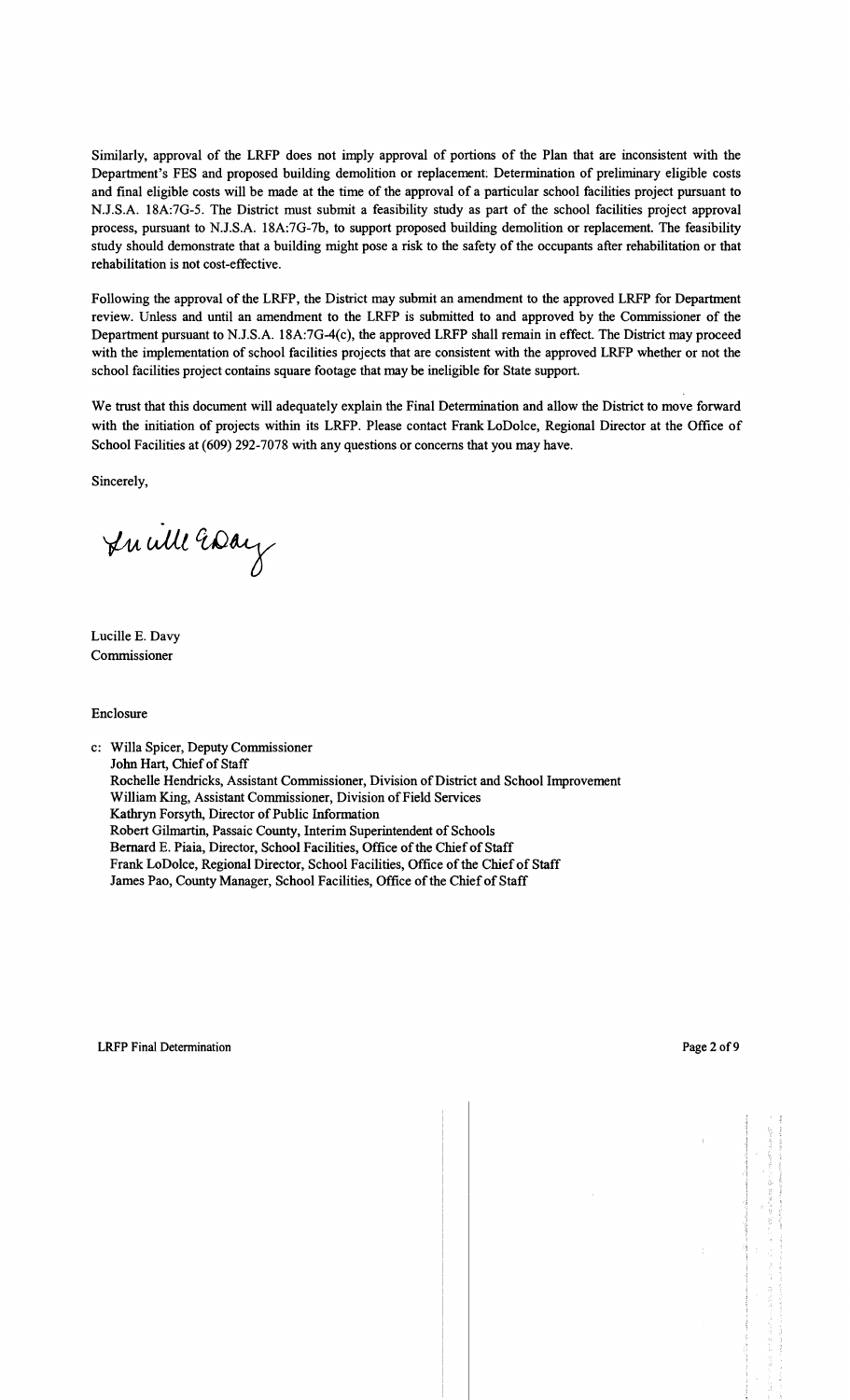## LONG-RANGE FACILITIES PLAN

## Final Determination Summary

Wanaque School District

The Department of Education (Department) has completed its review of the Long-Range Facilities Plan (LRFP or Plan) submitted by the Wanaque School District (District) pursuant to the Educational Facilities Construction and Financing Act, P.L. 2000, c.72 (N.J.S.A. 18A:7G-1 *et seq.)* (Act), N.J.A.C. 6A:26-1 et seq. (Educational Facilities Code), and the Facilities Efficiency Standards (FES).

This is the Department's Final Determination Summary (Summary) of the LRFP. The Summary is based on the standards set forth in the Act, the Educational Facilities Code, the FES, District entered data in the LRFP and Project Application and Tracking System (LRFP website), and District supplied supporting documentation. The Summary consists of seven sections. The referenced reports in *italic* text are standard LRFP reports available on the Department's LRFP website.

#### 1. Inventory Overview

The District provides services for students in grades K-8. The predominant existing school grade configuration is K-8. The predominant proposed school grade configuration is K-8. The District is classified as an "Under 55" district for funding purposes.

The District identified existing and proposed schools, sites, buildings, playgrounds, playfields, and parking lots in its LRFP. The total number of existing and proposed district-owned or leased schools, sites, and buildings are listed in Table 1. A detailed description of each asset can be found in the LRFP website report titled *"Site Asset Inventory Report. "* 

|                                                      | <b>Existing</b> | <b>Proposed</b> |
|------------------------------------------------------|-----------------|-----------------|
| Sites:                                               |                 |                 |
| <b>Total Number of Sites</b>                         |                 |                 |
| Number of Sites with no Buildings                    |                 |                 |
| Number of Sites with no Instructional Buildings      |                 |                 |
| <b>Schools and Buildings:</b>                        |                 |                 |
| <b>Total Number of Schools</b>                       |                 |                 |
| <b>Total Number of Instructional Buildings</b>       |                 |                 |
| Total Number of Administrative and Utility Buildings |                 |                 |
| <b>Total Number of Athletic Facilities</b>           |                 |                 |
| <b>Total Number of Parking Facilities</b>            |                 |                 |
| <b>Total Number of Temporary Facilities</b>          |                 |                 |

#### Table 1: Inventory Summary

As directed by the Department, incomplete school facilities projects that have project approval from the Department are represented as "existing" in the Plan. District schools with incomplete approved projects that include new construction or the reconfiguration of existing program space are as follows:  $n/a$ .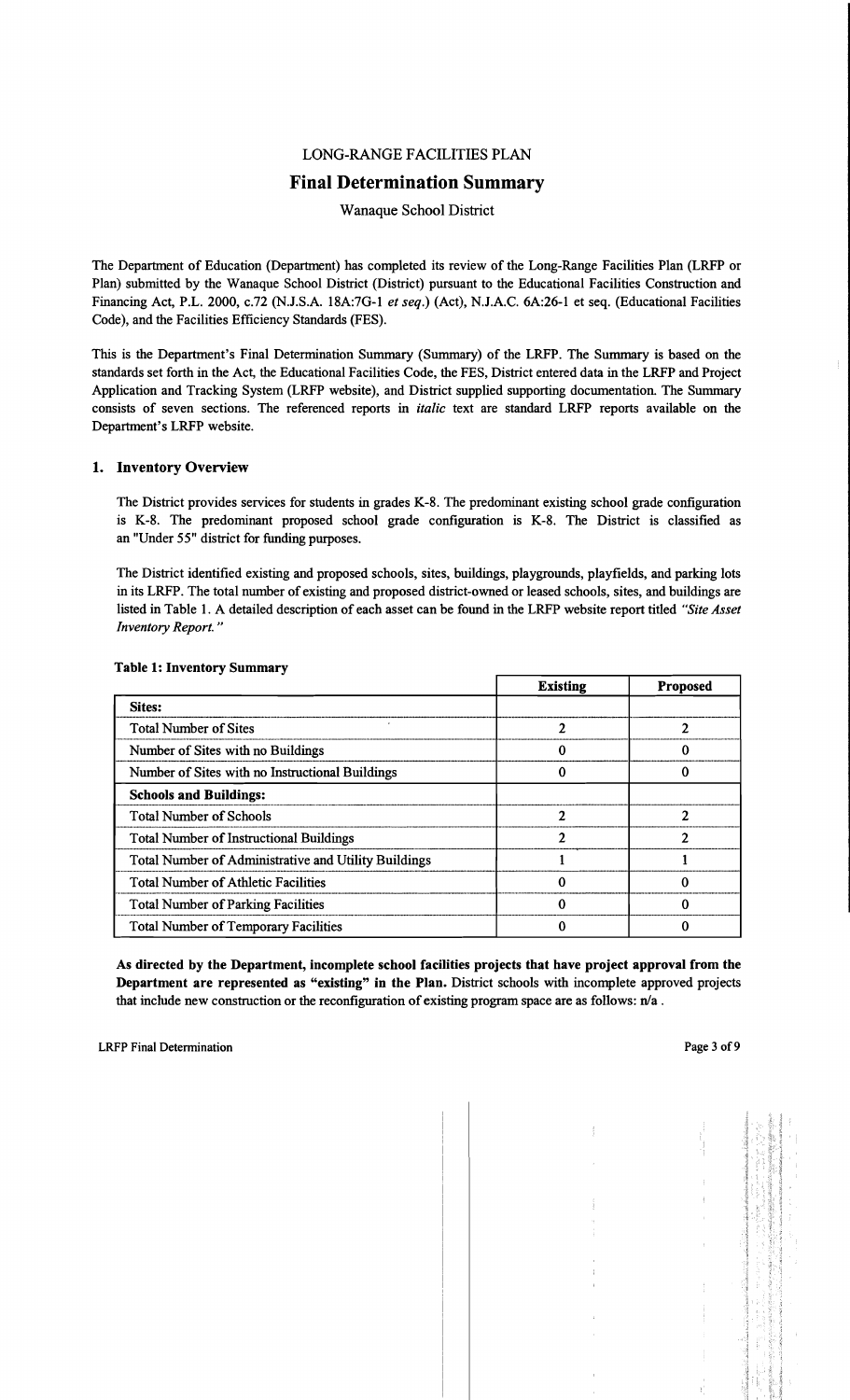Major conclusions are as follows:

- The District is proposing to maintain the existing number of District-owned or leased sites.
- The District is proposing to maintain the existing number of District-owned or operated schools.
- The District is proposing to maintain the existing number of District-owned or leased instructional buildings. The District is proposing to maintain the existing number of District-owned or leased noninstructional buildings.

FINDINGS The Department has determined that the proposed inventory is adequate for review of the District's LRFP. However, the LRFP determination does not imply approval of an individual school facilities project listed within the LRFP. The District must submit individual project applications for project approval. If building demolition or replacement is proposed, the District must submit a feasibility study, pursuant to N.J.S.A. 18A:7G-7b, as part of the application for the specific school facilities project.

## 2. District Enrollments and School Grade Alignments

The District determined the number of students, or "proposed enrollments," to be accommodated in the LRFP on a district-wide basis and in each school. The District's existing and proposed enrollments and the cohortsurvival projection provided by the Department on the LRFP website are listed in Table 2. Detailed information can be found in the LRFP website report titled *"Enrollment Projection Detail."* Existing and proposed school enrollments and grade alignments can be found in the report titled *"Enrollment and School Grade Alignment. "* 

|                             | <b>Actual Enrollments</b><br>2004 school year | <b>District Proposed</b><br><b>Enrollments</b> | <b>Department's LRFP</b><br><b>Website Projection</b> |  |
|-----------------------------|-----------------------------------------------|------------------------------------------------|-------------------------------------------------------|--|
| Grades K-12:                |                                               |                                                |                                                       |  |
| Grades K-5, including SCSE  | 659                                           | 666                                            | 666                                                   |  |
| Grades 6-8, including SCSE  | 351                                           | 364                                            | 364                                                   |  |
| Grades 9-12, including SCSE | 0                                             |                                                | 0                                                     |  |
| <b>Totals K-12</b>          | 1,010                                         | 1,030                                          | 1,030                                                 |  |
| Pre-Kindergarten:           |                                               |                                                |                                                       |  |
| Pre-Kindergarten, Age 3     | 0                                             |                                                | 0                                                     |  |
| Pre-Kindergarten, Age 4     | 0                                             |                                                | 0                                                     |  |
| Pre-Kindergarten, SCSE      | 10                                            |                                                | ┑                                                     |  |

#### Table 2: Enrollment Comparison

*"SCSE"* = *Self-Contained Special Education* 

Major conclusions are as follows:

- The District elected to use the Department's LRFP website projection. Supporting documentation was submitted to the Department as required to justify the proposed enrollments.
- The District is planning for increasing enrollments.
- The District is not an ECPA (Early Childhood Program Aid) District.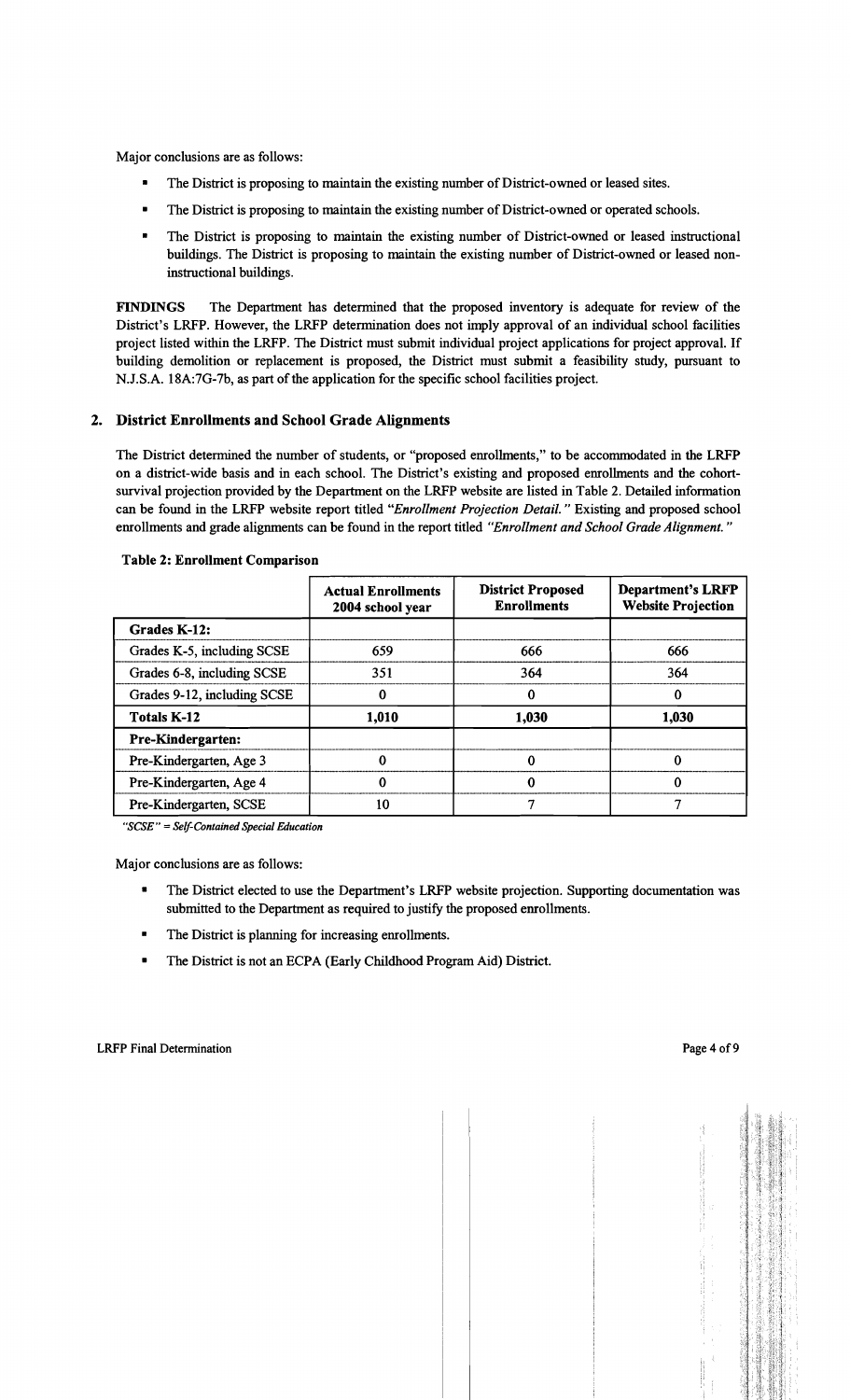FINDINGS The Department has determined that the District's proposed enrollments are supportable for review of the District's LRFP. The Department will require a current enrollment projection at the time an application for a school facilities project is submitted incorporating the District's most recent Fall Enrollment Report in order to verify that the LRFP's planned capacity is appropriate for the updated enrollments.

## 3. FES and District Practices Capacity

The proposed room inventories for each school were analyzed to determine whether the LRFP provides adequate capacity for the proposed enrollments. Two capacity calculation methods, called *"FES Capacity"* and *"District Practices Capacity,* " were used to assess existing and proposed school capacity in accordance with the FES and District program delivery practices. A third capacity calculation, called *"Functional Capacity, "*  determines Unhoused Students and potential State support for school facilities projects. Functional Capacity is analyzed in Section 5 of this Summary.

- *FES Capacity* only assigns capacity to pre-kindergarten *(if district-owned or operated),* kindergarten, general, and self-contained special education classrooms. No other room types are considered to be capacity-generating. Class size is based on the FES and is prorated for classrooms that are sized smaller than FES classrooms. FES Capacity is most accurate for elementary schools, or schools with non-departmentalized programs, in which instruction is "homeroom" based. This capacity calculation may also be accurate for middle schools depending upon the program structure. However, this method usually significantly understates available high school capacity since specialized spaces that are typically provided in lieu of general classrooms are not included in the capacity calculations.
- *District Practices Capacity* allows the District to include specialized room types in the capacity calculations and adjust class size to reflect actual practices. This calculation is used to review capacity and enrollment coordination in middle and high schools.

A capacity utilization factor in accordance with the FES is included in both capacity calculations. A 90% capacity utilization rate is applied to classrooms serving grades K-8. An 85% capacity utilization rate is applied to classrooms serving grades 9-12. No capacity utilization factor is applied to preschool classrooms.

Table 3 provides a summary of existing and proposed district-wide capacities. Detailed information can be found in the LRFP website report titled *"FES and District Practices Capacity. "* 

| Table 3: FES and District Practices Capacity Summary |                           |                                          |  |  |  |
|------------------------------------------------------|---------------------------|------------------------------------------|--|--|--|
|                                                      | <b>Total FES Capacity</b> | <b>Total District Practices Capacity</b> |  |  |  |
| (A) Proposed Enrollments                             | 1.037                     | 1,037                                    |  |  |  |
| (B) Existing Capacity                                | 1,000.45                  | 958.35                                   |  |  |  |
| <i>Existing Capacity Status (B)-(A)</i>              | $-36.55$                  | $-78.65$                                 |  |  |  |
| (C) Proposed Capacity                                | 1,042.75                  | 997.05                                   |  |  |  |
| <b>*Proposed Capacity Status (C)-(A)</b>             | 5.75                      | $-39.95$                                 |  |  |  |

#### Table 3: FES and District Practices Capacity Summary

*• Positive numbers signify surplus capacity; negative numbers signify inadequate capacity. Negative values for District Practices capacity are acceptable* if*proposed enrollments do not exceed 100% capacity utilization.* 

Major conclusions are as follows:

The District has appropriately coordinated proposed school capacities and enrollments in the LRFP.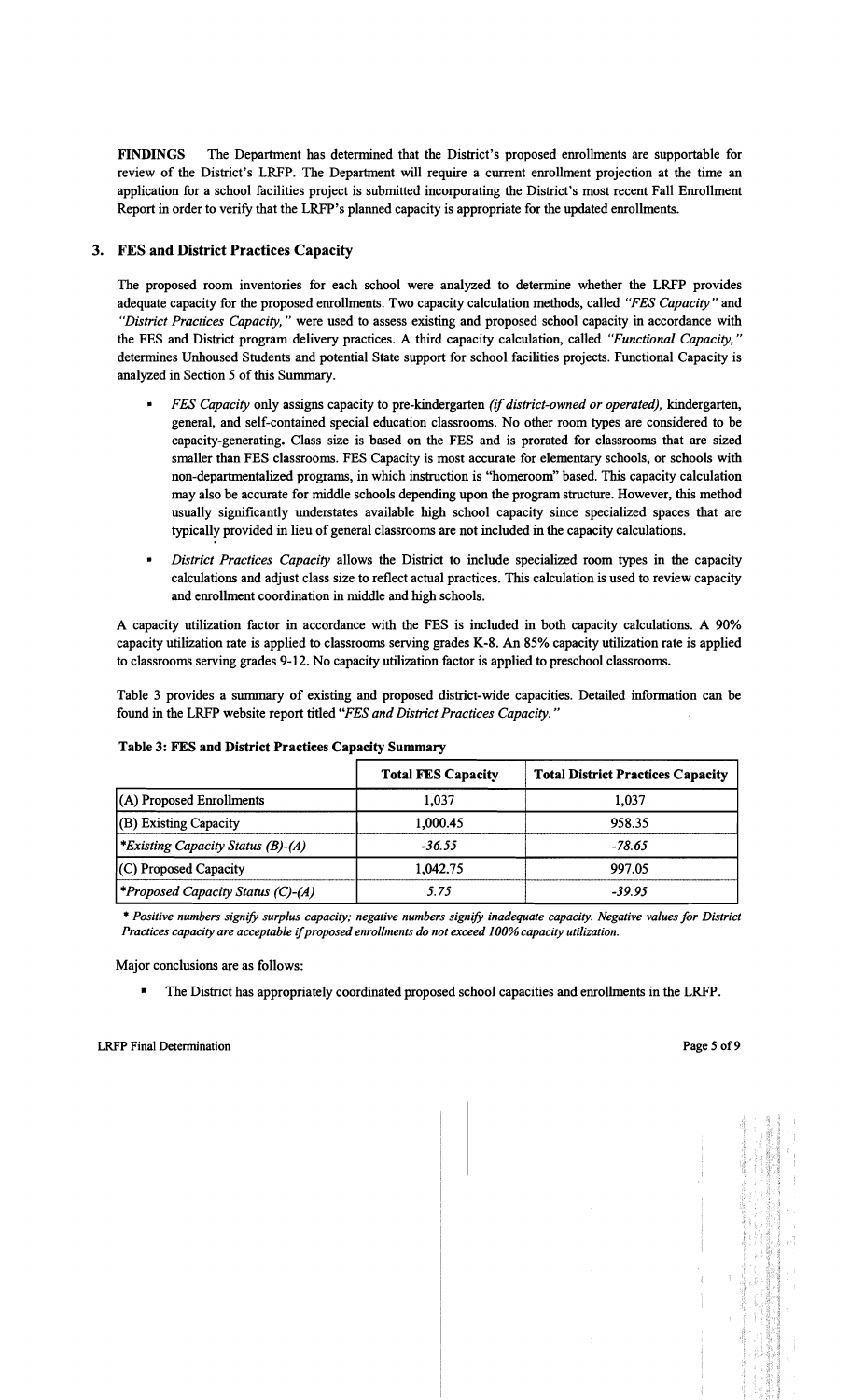• Adequate justification has been provided by the District if capacity for a school deviates from the proposed enrollments by more than 5%.

FINDINGS The Department has determined that the proposed District capacity, in accordance with the proposed enrollments, is adequate for review of the District's LRFP. The Department will require a current enrollment projection at the time an application for a school facilities project is submitted, incorporating the District's most recent Fall Enrollment Report, in order to verify that the LRFP's planned capacity meets the District's updated enrollments.

## 4. Functional Capacity and Unhoused Students Prior to Proposed Work

*Functional Capacity* was calculated and compared to the proposed enrollments to provide a preliminary estimate of Unhoused Students and new construction funding eligibility. Functional Capacity is the adjusted gross square footage of a school building *(total gross square feet minus excluded space)* divided by the minimum area allowance per Full-time Equivalent student for the grade level contained therein. Unhoused Students is the number of students projected to be enrolled in the District that exceeds the Functional Capacity of the District's schools pursuant to N.J.A.C. 6A:26-2.2(c).

*"Excluded Square Feet"* in the LRFP Functional Capacity calculation includes (1) square footage exceeding the FES for any pre-kindergarten, kindergarten, general education, or self-contained special education classroom; (2) grossing factor square footage *(corridors, stairs, mechanical rooms, etc.)* that exceeds the FES allowance, and (3) square feet proposed to be demolished or discontinued from use. Excluded square feet may be revised during the review process for individual school facilities projects.

Table 4 provides a preliminary assessment of Functional Capacity, Unhoused Students, and Estimated Maximum Approved Area for the various grade groups in accordance with the FES. Detailed information concerning the calculation and preliminary excluded square feet can be found in the LRFP website reports titled *"Functional Capacity and Unhoused Students"* and *"Functional Capacity Excluded Square Feet. "* 

|                      |            | B          |                 |                |                          |
|----------------------|------------|------------|-----------------|----------------|--------------------------|
|                      |            | Estimated  |                 | D              | $E = C x D$              |
|                      | A          | Existing   | $C = A-B$       | Area           | <b>Estimated Maximum</b> |
|                      | Proposed   | Functional | Unhoused        | Allowance      | Approved Area for        |
|                      | Enrollment | Capacity   | <b>Students</b> | (gsf/students) | <b>Unhoused Students</b> |
| Elementary $(K-5)^*$ | 666        | 638.79     | 27.21           | 125.00         | 3,401.29                 |
| Middle $(6-8)$       | 364        | 348.43     | 15.57           | 134.00         | 2,086.70                 |
| $High(9-12)$         | 0          | 0          | 0               | 151.00         | 0                        |
| <b>Totals K-12</b>   | 1,030      | 987.22     |                 |                |                          |

*\*Pre-kindergarten students are not included in the calculations.* 

Major conclusions are as follows:

• The calculations for "Estimated Existing Functional Capacity" do not include school facilities projects that have been approved by the Department but were not under construction or complete at the time of Plan submission.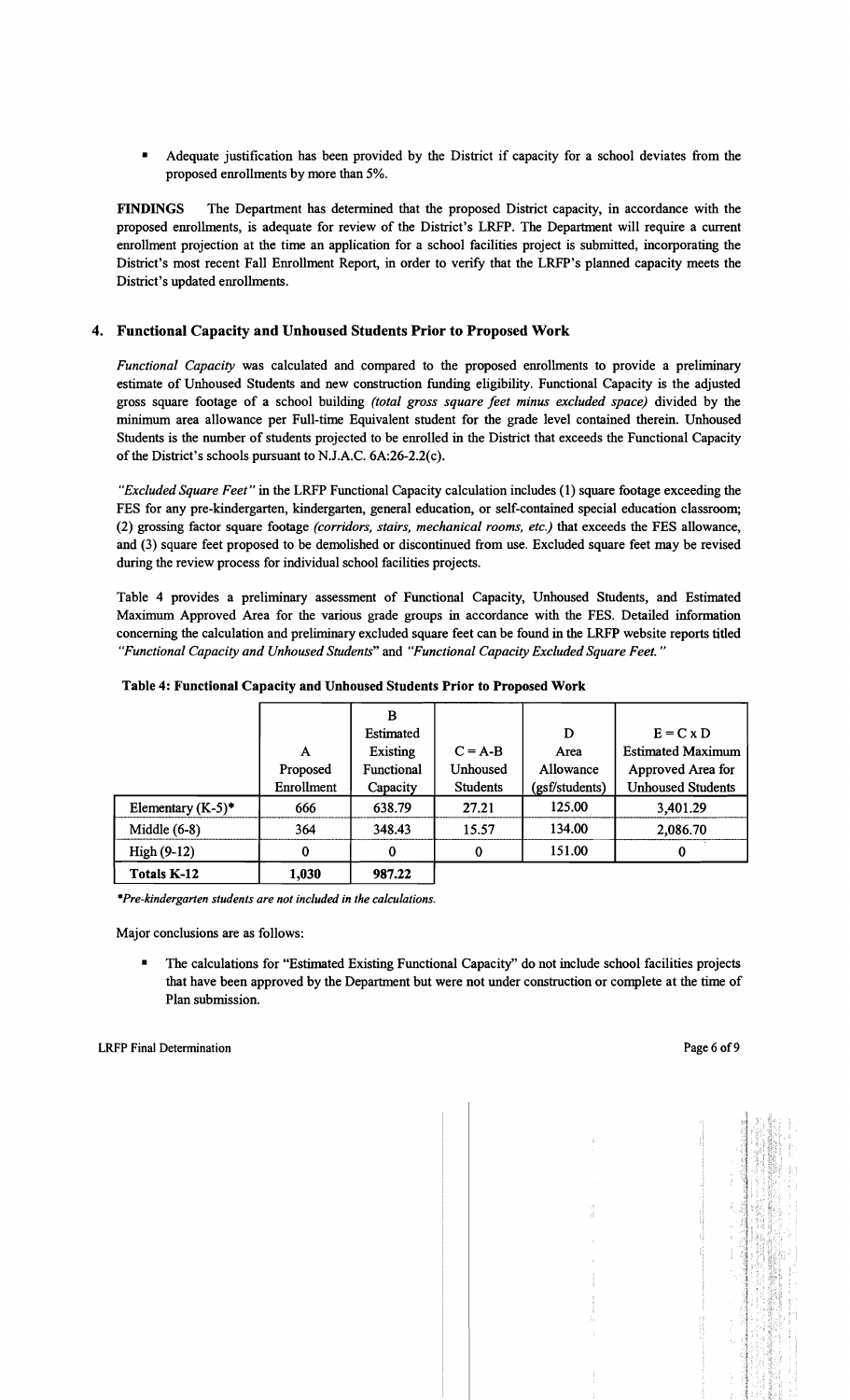- The District, based on the preliminary LRFP assessment, does not have Unhoused Students for the following FES grade groups: n/a.
- The District, based on the preliminary LRFP assessment, has Unhoused Students for the following FES grade groups: Grades K-5, 6-8.
- The District is not an ECPA district. Therefore, pre-kindergarten students are not included in the calculations. Unhoused pre-kindergarten self-contained special education students are eligible for State support. A determination of square footage eligible for State support will be made at the time an application for a specific school facilities project is submitted to the Department for review and approval.
- The District is not proposing to demolish or discontinue the use of existing District-owned instructional space. The Functional Capacity calculation excludes square feet proposed to be demolished or discontinued for the following FES grade groups: n/a.

FINDINGS Functional Capacity and Unhoused Students calculated in the LRFP are preliminary estimates. Justification for square footage in excess of the FES and the determination of additional excluded square feet, Preliminary Eligible Costs (PEC), and Final Eligible Costs (FEC) will be included in the review process for specific school facilities projects. A feasibility study undertaken by the District is required if building demolition or replacement is proposed per NJ.A.C. 6A:26-2.3(b)(10).

## 5. Proposed Work

The District was instructed to review the condition of its facilities and sites and to propose corrective *"system"*  and *"inventory"* actions in its LRFP. *"System"* actions upgrade existing conditions without changing spatial configuration or size. Examples of system actions include new windows, finishes, and mechanical systems. *"Inventory"* actions address space problems by removing, adding, or altering sites, schools, buildings and rooms. Examples of inventory actions include building additions, the reconfiguration of existing walls, or changing room use.

Table 5 summarizes the type of work proposed in the District's LRFP for instructional buildings. Detailed information can be found in the LRFP website reports titled *"Site Asset Inventory," "LRFP Systems Actions Summary,* " *and "LRFP Inventory Actions Summary. "* 

#### Table 5: Proposed Work for Instructional Buildings

| <b>Type of Work</b>                                            | <b>Work Included in LRFP</b> |
|----------------------------------------------------------------|------------------------------|
| <b>System Upgrades</b>                                         | Yes                          |
| <b>Inventory Changes</b>                                       |                              |
| Room Reassignment or Reconfiguration                           | Yes                          |
| <b>Building Addition</b>                                       | No                           |
| New Building                                                   | No                           |
| Partial or Whole Building Demolition or Discontinuation of Use | No                           |
| New Site                                                       | No                           |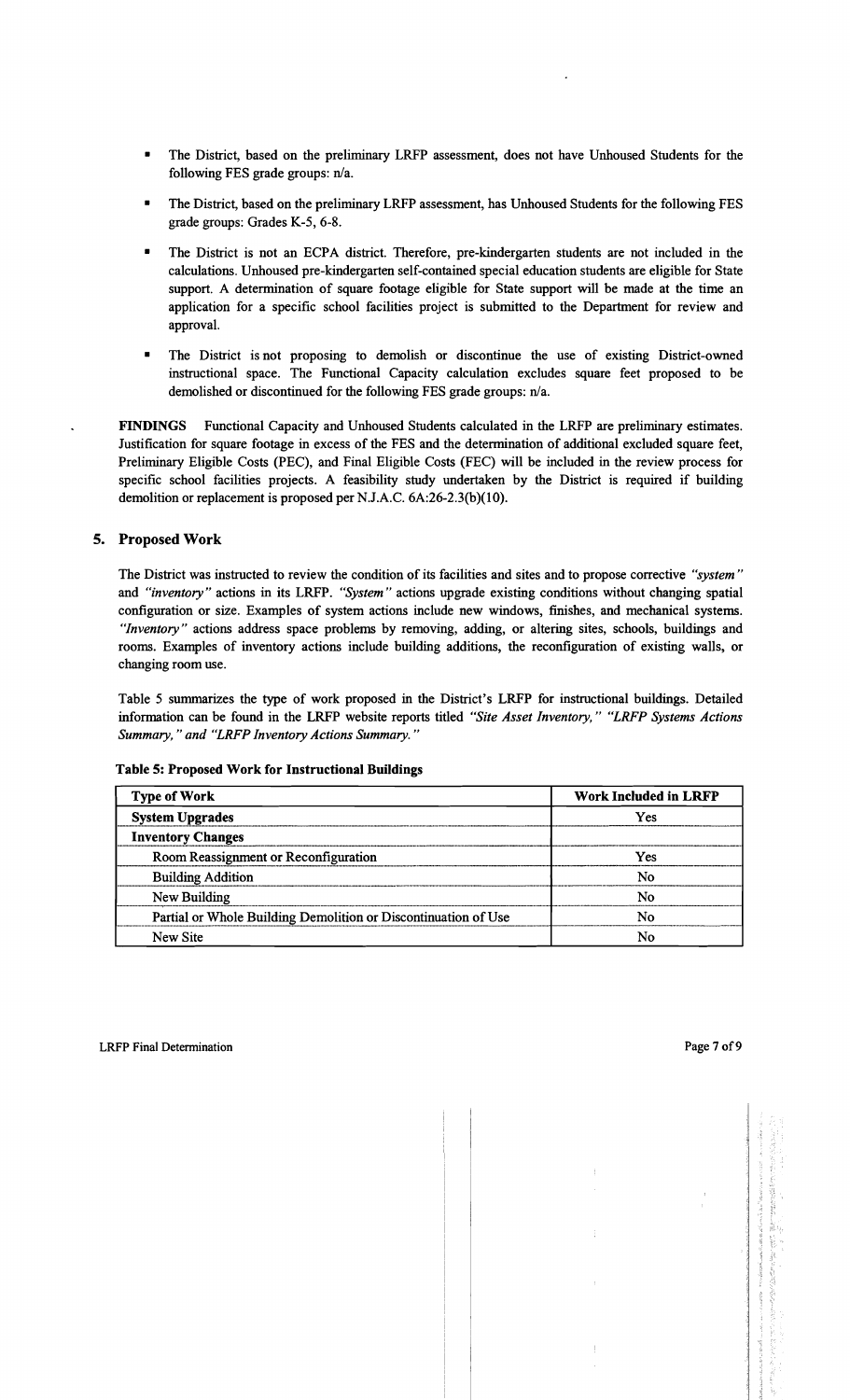Major conclusions are as follows:

- The District has proposed system upgrades in one or more instructional buildings.
- The District has proposed inventory changes, excluding new construction, in one or more instructional buildings.
- The District has not proposed new construction in lieu of rehabilitation in one or more instructional buildings.

Please note that costs represented in the LRFP are for capital planning purposes only. Estimated costs are not intended to represent preliminary eligible costs or fmal eligible costs of approved school facilities projects.

The Act (N.J.S.A. 18A:7G-7b) provides that all school facilities shall be deemed suitable for rehabilitation unless a pre-construction evaluation undertaken by the District demonstrates to the satisfaction of the Commissioner that the structure might pose a risk to the safety of the occupants even after rehabilitation or that rehabilitation is not cost-effective. Pursuant to N.J.A.C. 6A:26-2.3(b)(10), the Commissioner may identify school facilities for which new construction is proposed in lieu of rehabilitation for which it appears from the information presented that new construction is justified, provided, however, that for such school facilities so identified, the District must submit a feasibility study as part of the application for the specific school facilities project. The cost of each proposed building replacement is compared to the cost of additions or rehabilitation required to eliminate health and safety deficiencies and to achieve the District's programmatic model.

Facilities used for non-instructional or non-educational purposes are ineligible for State support under the Act. However, projects for such facilities shall be reviewed by the Department to determine whether they are consistent with the District's LRFP and whether the facility, if it is to house students (full or part time) conforms to educational adequacy requirements. These projects shall conform to all applicable statutes and regulations.

FINDINGS The Department has determined that the proposed work is adequate for review of the District's LRFP. However, Department approval of proposed work in the LRFP does not imply that the District may proceed with a school facilities project. The District must submit individual project applications with cost estimates for Department project approval. Both school facilities project approval and other capital project review require consistency with the District's approved LRFP.

## 6. Functional Capacity and Unhoused Students After Completion of Proposed Work

The *Functional Capacity* of the District's schools *after* completion of the scope of work proposed in the LRFP was calculated to highlight any remaining Unhoused Students.

Table 6 provides a preliminary assessment of Unhoused Students and Estimated Remaining Maximum Area after completion of new construction proposed in the LRFP, if applicable. Detailed information concerning the calculation can be found in the website report titled *"Functional Capacity and Unhoused Students."*